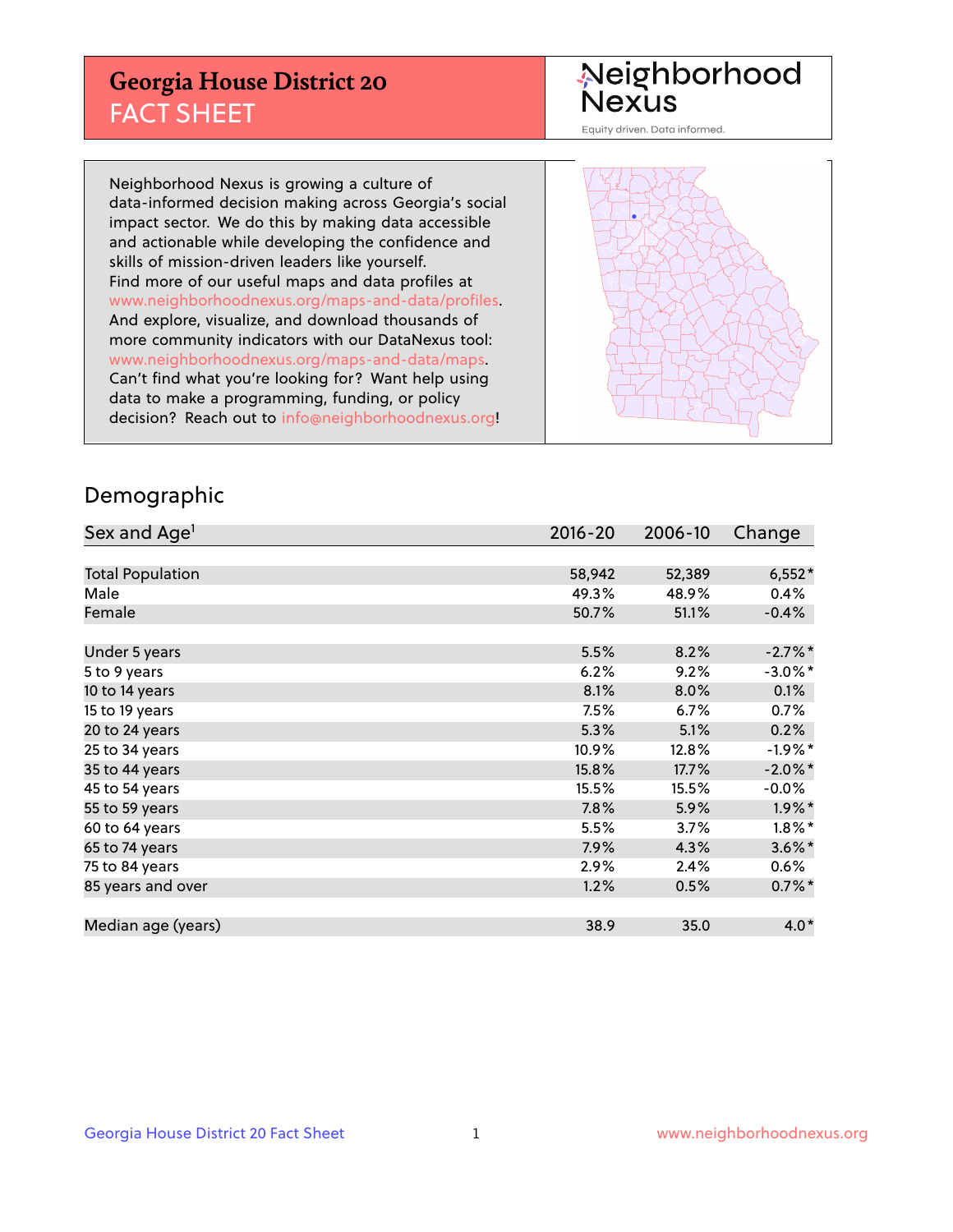## Demographic, continued...

| Race <sup>2</sup>                                            | $2016 - 20$ | 2006-10 | Change     |
|--------------------------------------------------------------|-------------|---------|------------|
| Total population                                             | 58,942      | 52,389  | $6,552*$   |
| One race                                                     | 96.8%       | 98.1%   | $-1.4\%$ * |
| White                                                        | 80.9%       | 87.3%   | $-6.4\%$ * |
| <b>Black or African American</b>                             | 11.4%       | 6.7%    | 4.7%*      |
| American Indian and Alaska Native                            | 0.2%        | 0.6%    | $-0.4%$    |
| Asian                                                        | 1.7%        | 2.2%    | $-0.6%$    |
| Native Hawaiian and Other Pacific Islander                   | 0.0%        | 0.0%    | 0.0%       |
| Some other race                                              | 2.6%        | 1.3%    | $1.3\%$ *  |
| Two or more races                                            | 3.2%        | 1.9%    | $1.4\%$ *  |
| Race alone or in combination with other race(s) <sup>3</sup> | $2016 - 20$ | 2006-10 | Change     |
| Total population                                             | 58,942      | 52,389  | $6,552*$   |
| White                                                        | 83.3%       | 89.0%   | $-5.7%$ *  |
| <b>Black or African American</b>                             | 13.0%       | 7.4%    | 5.5%*      |
| American Indian and Alaska Native                            | 0.7%        | 1.0%    | $-0.3%$    |
| Asian                                                        | 2.5%        | 2.9%    | $-0.4%$    |
| Native Hawaiian and Other Pacific Islander                   | 0.1%        | 0.1%    | $0.0\%$    |
| Some other race                                              | 3.9%        | 1.5%    | $2.4\%$ *  |
|                                                              |             |         |            |
| Hispanic or Latino and Race <sup>4</sup>                     | $2016 - 20$ | 2006-10 | Change     |
| Total population                                             | 58,942      | 52,389  | $6,552*$   |
| Hispanic or Latino (of any race)                             | 11.6%       | 7.0%    | 4.6%*      |
| Not Hispanic or Latino                                       | 88.4%       | 93.0%   | $-4.6\%$ * |
| White alone                                                  | 73.4%       | 82.1%   | $-8.7\%$ * |
| Black or African American alone                              | 10.6%       | 6.5%    | 4.1%*      |
| American Indian and Alaska Native alone                      | 0.0%        | 0.4%    | $-0.4%$    |
| Asian alone                                                  | 1.7%        | 2.2%    | $-0.6%$    |
| Native Hawaiian and Other Pacific Islander alone             | 0.0%        | 0.0%    | $-0.0%$    |
| Some other race alone                                        | 0.3%        | 0.2%    | 0.1%       |
| Two or more races                                            | 2.4%        | 1.5%    | $0.8\%$ *  |
| U.S. Citizenship Status <sup>5</sup>                         | $2016 - 20$ | 2006-10 | Change     |
|                                                              |             |         |            |
| Foreign-born population                                      | 5,532       | 4,168   | $1,364*$   |
| Naturalized U.S. citizen                                     | 43.6%       | 41.2%   | 2.4%       |
| Not a U.S. citizen                                           | 56.4%       | 58.8%   | $-2.4%$    |
| Citizen, Voting Age Population <sup>6</sup>                  | 2016-20     | 2006-10 | Change     |
| Citizen, 18 and over population                              | 41,384      | 34,296  | 7,088*     |
| Male                                                         | 48.4%       | 48.1%   | 0.3%       |
| Female                                                       | 51.6%       | 51.9%   | $-0.3%$    |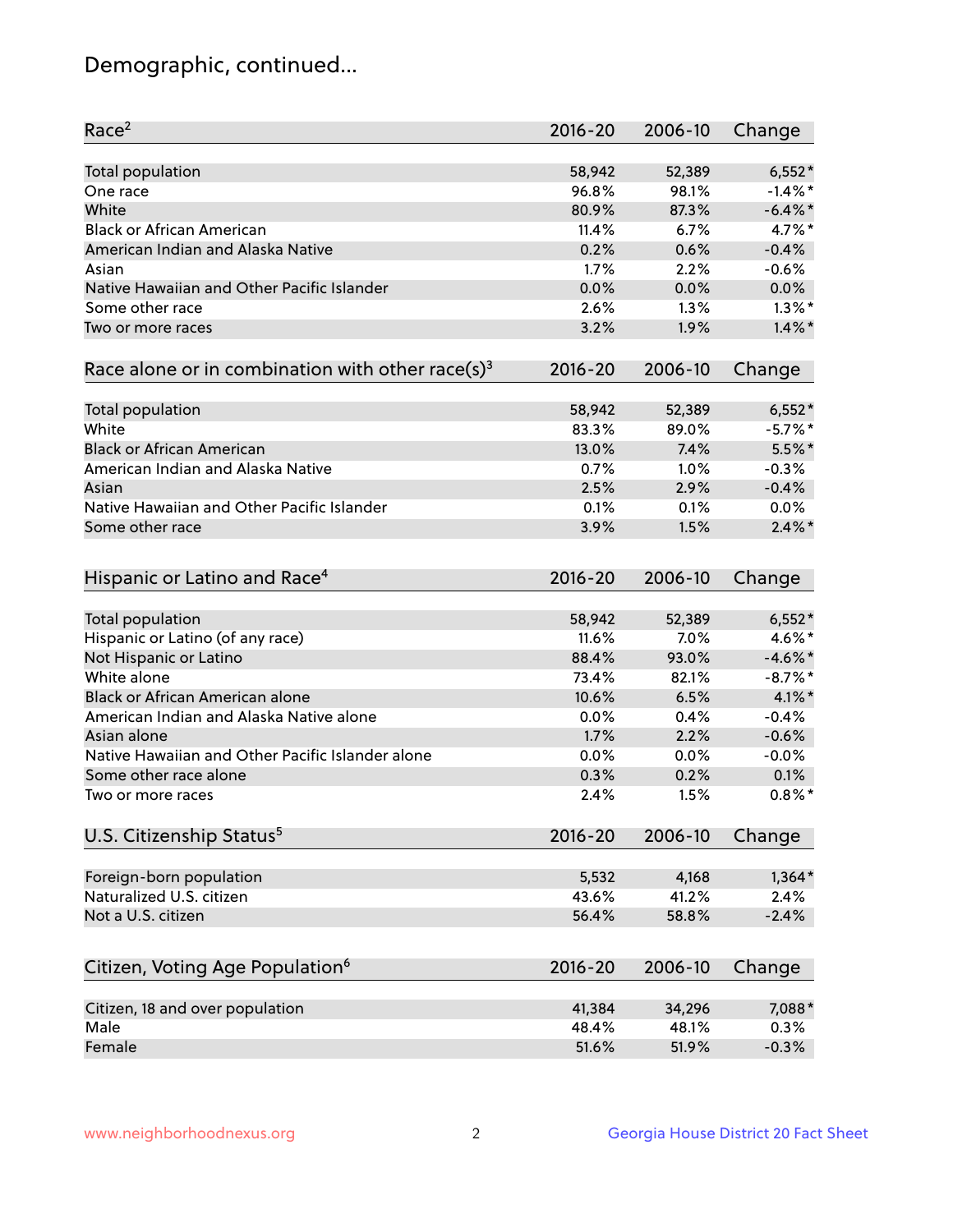#### Economic

| Income <sup>7</sup>                                 | $2016 - 20$ | 2006-10 | Change     |
|-----------------------------------------------------|-------------|---------|------------|
|                                                     |             |         |            |
| All households                                      | 21,217      | 18,424  | $2,793*$   |
| Less than \$10,000                                  | 4.6%        | 2.2%    | $2.4\%$ *  |
| \$10,000 to \$14,999                                | 2.4%        | 2.1%    | 0.3%       |
| \$15,000 to \$24,999                                | 5.2%        | 6.6%    | $-1.4%$    |
| \$25,000 to \$34,999                                | 5.7%        | 7.8%    | $-2.2%$ *  |
| \$35,000 to \$49,999                                | 5.6%        | 12.0%   | $-6.4\%$ * |
| \$50,000 to \$74,999                                | 13.6%       | 19.8%   | $-6.1\%$ * |
| \$75,000 to \$99,999                                | 16.6%       | 15.9%   | 0.7%       |
| \$100,000 to \$149,999                              | 23.5%       | 17.9%   | $5.6\%$ *  |
| \$150,000 to \$199,999                              | 12.2%       | 9.2%    | $2.9\%*$   |
| \$200,000 or more                                   | 10.7%       | 6.5%    | $4.2\%$ *  |
| Median household income (dollars)                   | 94,532      | 74,286  | 20,246*    |
| Mean household income (dollars)                     | 112,452     | 91,814  | 20,638*    |
| With earnings                                       | 84.6%       | 91.2%   | $-6.6%$ *  |
| Mean earnings (dollars)                             | 113,993     | 90,009  | 23,984*    |
| <b>With Social Security</b>                         | 23.9%       | 15.5%   | $8.4\%$ *  |
| Mean Social Security income (dollars)               | 22,680      | 17,964  | 4,716*     |
| With retirement income                              | 17.4%       | 11.8%   | $5.6\%$ *  |
| Mean retirement income (dollars)                    | 23,814      | 21,077  | 2,737      |
| With Supplemental Security Income                   | $3.2\%$     | 1.4%    | $1.8\%$ *  |
| Mean Supplemental Security Income (dollars)         | 6,981       | 11,149  | $-4,169$   |
| With cash public assistance income                  | 1.8%        | 0.5%    | $1.3\%$ *  |
| Mean cash public assistance income (dollars)        | 241         | 2,873   | $-2,633$   |
| With Food Stamp/SNAP benefits in the past 12 months | 4.2%        | 2.0%    | $2.2\%$ *  |
|                                                     |             |         |            |
| Families                                            | 16,684      | 14,637  | $2,047*$   |
| Less than \$10,000                                  | 4.6%        | 1.8%    | $2.8\%$ *  |
| \$10,000 to \$14,999                                | 1.7%        | 1.4%    | 0.3%       |
| \$15,000 to \$24,999                                | 2.5%        | 4.1%    | $-1.6%$    |
| \$25,000 to \$34,999                                | 3.6%        | 6.5%    | $-2.9\%$ * |
| \$35,000 to \$49,999                                | 4.6%        | 9.5%    | $-4.8\%$ * |
| \$50,000 to \$74,999                                | 12.8%       | 19.3%   | $-6.5%$ *  |
| \$75,000 to \$99,999                                | 17.5%       | 18.7%   | $-1.2%$    |
| \$100,000 to \$149,999                              | 24.9%       | 20.2%   | 4.7%*      |
| \$150,000 to \$199,999                              | 14.9%       | 10.7%   | 4.3%*      |
| \$200,000 or more                                   | 12.8%       | 7.8%    | $5.0\%$ *  |
| Median family income (dollars)                      | 104,992     | 84,908  | 20,084*    |
| Mean family income (dollars)                        | 124,005     | 100,662 | 23,344*    |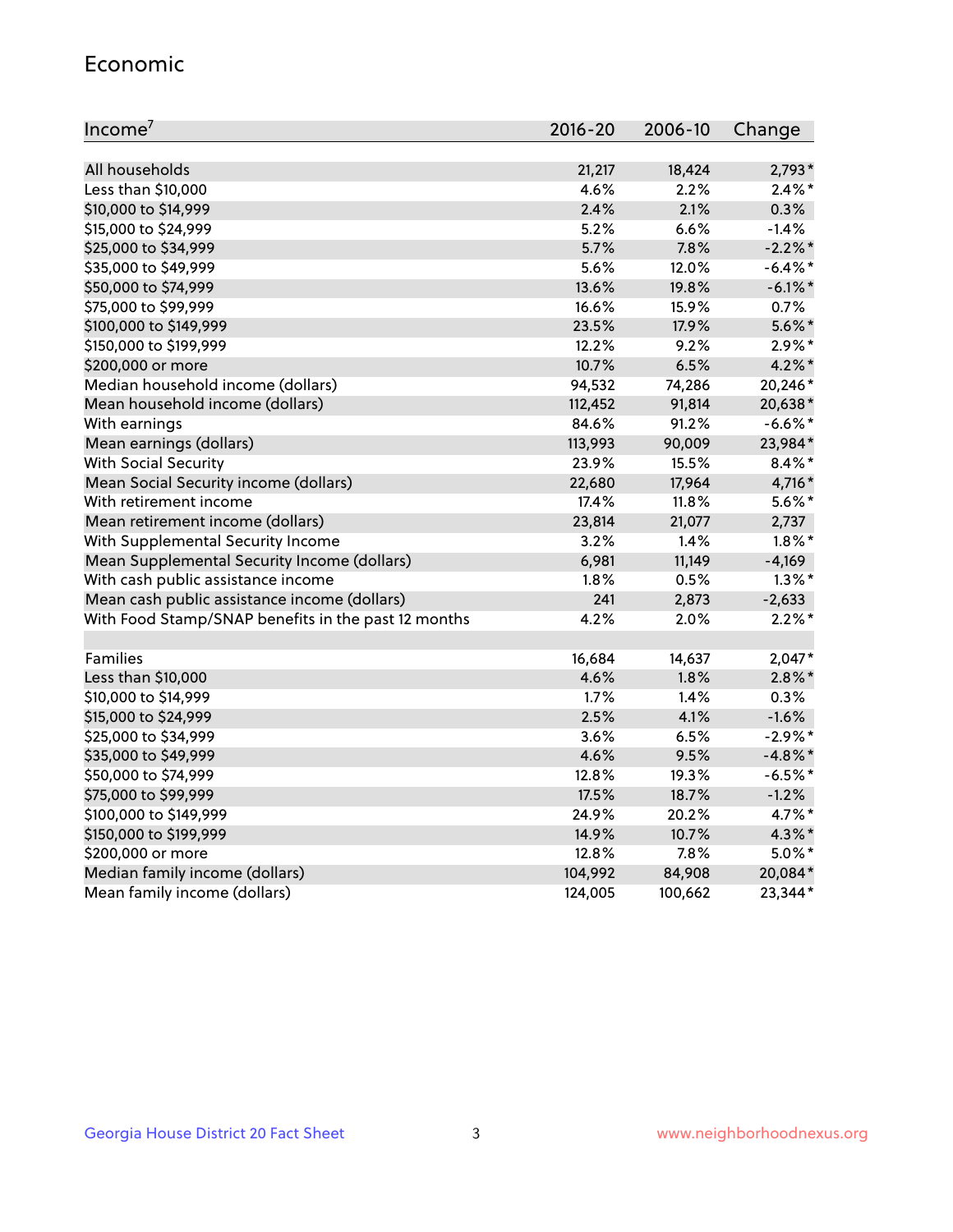## Economic, continued...

| Nonfamily households<br>746*<br>4,533<br>3,787<br>Median nonfamily income (dollars)<br>11,039*<br>52,202<br>41,163<br>Mean nonfamily income (dollars)<br>61,847<br>53,346<br>8,501<br>9,429*<br>Median earnings for workers (dollars)<br>48,489<br>39,061<br>Median earnings for male full-time, year-round workers<br>11,923*<br>72,047<br>60,124<br>(dollars)<br>$11,227*$<br>Median earnings for female full-time, year-round workers<br>41,246<br>52,473<br>(dollars)<br>$9,354*$<br>Per capita income (dollars)<br>41,738<br>32,384<br>Families and People Below Poverty Level <sup>9</sup><br>$2016 - 20$<br>2006-10<br>Change<br><b>All families</b><br>$2.6\%$ *<br>6.9%<br>4.3%<br>With related children under 18 years<br>8.8%<br>5.2%<br>3.6%<br>With related children under 5 years only<br>0.0%<br>7.1%<br>$-7.1%$<br>Married couple families<br>3.0%<br>1.0%<br>2.0%<br>With related children under 18 years<br>2.5%<br>2.2%<br>0.3%<br>With related children under 5 years only<br>0.0%<br>5.6%<br>$-5.6%$ |
|---------------------------------------------------------------------------------------------------------------------------------------------------------------------------------------------------------------------------------------------------------------------------------------------------------------------------------------------------------------------------------------------------------------------------------------------------------------------------------------------------------------------------------------------------------------------------------------------------------------------------------------------------------------------------------------------------------------------------------------------------------------------------------------------------------------------------------------------------------------------------------------------------------------------------------------------------------------------------------------------------------------------------|
|                                                                                                                                                                                                                                                                                                                                                                                                                                                                                                                                                                                                                                                                                                                                                                                                                                                                                                                                                                                                                           |
|                                                                                                                                                                                                                                                                                                                                                                                                                                                                                                                                                                                                                                                                                                                                                                                                                                                                                                                                                                                                                           |
|                                                                                                                                                                                                                                                                                                                                                                                                                                                                                                                                                                                                                                                                                                                                                                                                                                                                                                                                                                                                                           |
|                                                                                                                                                                                                                                                                                                                                                                                                                                                                                                                                                                                                                                                                                                                                                                                                                                                                                                                                                                                                                           |
|                                                                                                                                                                                                                                                                                                                                                                                                                                                                                                                                                                                                                                                                                                                                                                                                                                                                                                                                                                                                                           |
|                                                                                                                                                                                                                                                                                                                                                                                                                                                                                                                                                                                                                                                                                                                                                                                                                                                                                                                                                                                                                           |
|                                                                                                                                                                                                                                                                                                                                                                                                                                                                                                                                                                                                                                                                                                                                                                                                                                                                                                                                                                                                                           |
|                                                                                                                                                                                                                                                                                                                                                                                                                                                                                                                                                                                                                                                                                                                                                                                                                                                                                                                                                                                                                           |
|                                                                                                                                                                                                                                                                                                                                                                                                                                                                                                                                                                                                                                                                                                                                                                                                                                                                                                                                                                                                                           |
|                                                                                                                                                                                                                                                                                                                                                                                                                                                                                                                                                                                                                                                                                                                                                                                                                                                                                                                                                                                                                           |
|                                                                                                                                                                                                                                                                                                                                                                                                                                                                                                                                                                                                                                                                                                                                                                                                                                                                                                                                                                                                                           |
|                                                                                                                                                                                                                                                                                                                                                                                                                                                                                                                                                                                                                                                                                                                                                                                                                                                                                                                                                                                                                           |
|                                                                                                                                                                                                                                                                                                                                                                                                                                                                                                                                                                                                                                                                                                                                                                                                                                                                                                                                                                                                                           |
|                                                                                                                                                                                                                                                                                                                                                                                                                                                                                                                                                                                                                                                                                                                                                                                                                                                                                                                                                                                                                           |
|                                                                                                                                                                                                                                                                                                                                                                                                                                                                                                                                                                                                                                                                                                                                                                                                                                                                                                                                                                                                                           |
|                                                                                                                                                                                                                                                                                                                                                                                                                                                                                                                                                                                                                                                                                                                                                                                                                                                                                                                                                                                                                           |
|                                                                                                                                                                                                                                                                                                                                                                                                                                                                                                                                                                                                                                                                                                                                                                                                                                                                                                                                                                                                                           |
|                                                                                                                                                                                                                                                                                                                                                                                                                                                                                                                                                                                                                                                                                                                                                                                                                                                                                                                                                                                                                           |
| Families with female householder, no husband present<br>19.6%<br>15.9%<br>3.6%                                                                                                                                                                                                                                                                                                                                                                                                                                                                                                                                                                                                                                                                                                                                                                                                                                                                                                                                            |
| With related children under 18 years<br>19.8%<br>1.1%<br>18.7%                                                                                                                                                                                                                                                                                                                                                                                                                                                                                                                                                                                                                                                                                                                                                                                                                                                                                                                                                            |
| $-22.1%$<br>With related children under 5 years only<br>0.0%<br>22.1%                                                                                                                                                                                                                                                                                                                                                                                                                                                                                                                                                                                                                                                                                                                                                                                                                                                                                                                                                     |
| $2.8\%$ *<br>7.8%<br>5.1%<br>All people                                                                                                                                                                                                                                                                                                                                                                                                                                                                                                                                                                                                                                                                                                                                                                                                                                                                                                                                                                                   |
| Under 18 years<br>11.2%<br>5.2%<br>6.1%                                                                                                                                                                                                                                                                                                                                                                                                                                                                                                                                                                                                                                                                                                                                                                                                                                                                                                                                                                                   |
| $6.0\%$ *<br>Related children under 18 years<br>11.0%<br>5.0%                                                                                                                                                                                                                                                                                                                                                                                                                                                                                                                                                                                                                                                                                                                                                                                                                                                                                                                                                             |
| 7.1%<br>1.2%<br>Related children under 5 years<br>5.9%                                                                                                                                                                                                                                                                                                                                                                                                                                                                                                                                                                                                                                                                                                                                                                                                                                                                                                                                                                    |
| Related children 5 to 17 years<br>12.0%<br>4.7%<br>7.4%                                                                                                                                                                                                                                                                                                                                                                                                                                                                                                                                                                                                                                                                                                                                                                                                                                                                                                                                                                   |
| 6.7%<br>1.7%<br>18 years and over<br>5.0%                                                                                                                                                                                                                                                                                                                                                                                                                                                                                                                                                                                                                                                                                                                                                                                                                                                                                                                                                                                 |
| 1.4%<br>18 to 64 years<br>6.8%<br>5.4%                                                                                                                                                                                                                                                                                                                                                                                                                                                                                                                                                                                                                                                                                                                                                                                                                                                                                                                                                                                    |
| 65 years and over<br>6.4%<br>2.4%<br>4.0%                                                                                                                                                                                                                                                                                                                                                                                                                                                                                                                                                                                                                                                                                                                                                                                                                                                                                                                                                                                 |
| People in families<br>7.1%<br>3.9%<br>$3.1\%$ *                                                                                                                                                                                                                                                                                                                                                                                                                                                                                                                                                                                                                                                                                                                                                                                                                                                                                                                                                                           |
| Unrelated individuals 15 years and over<br>13.9%<br>15.3%<br>$-1.4%$                                                                                                                                                                                                                                                                                                                                                                                                                                                                                                                                                                                                                                                                                                                                                                                                                                                                                                                                                      |
|                                                                                                                                                                                                                                                                                                                                                                                                                                                                                                                                                                                                                                                                                                                                                                                                                                                                                                                                                                                                                           |
| Non-Hispanic white people<br>$1.9\%$ *<br>6.1%<br>4.2%                                                                                                                                                                                                                                                                                                                                                                                                                                                                                                                                                                                                                                                                                                                                                                                                                                                                                                                                                                    |
| Black or African-American people<br>10.2%<br>5.3%<br>4.9%                                                                                                                                                                                                                                                                                                                                                                                                                                                                                                                                                                                                                                                                                                                                                                                                                                                                                                                                                                 |
| Asian people<br>$-8.9%$<br>3.7%<br>12.6%                                                                                                                                                                                                                                                                                                                                                                                                                                                                                                                                                                                                                                                                                                                                                                                                                                                                                                                                                                                  |
| 5.8%<br>Hispanic or Latino people<br>18.9%<br>13.1%                                                                                                                                                                                                                                                                                                                                                                                                                                                                                                                                                                                                                                                                                                                                                                                                                                                                                                                                                                       |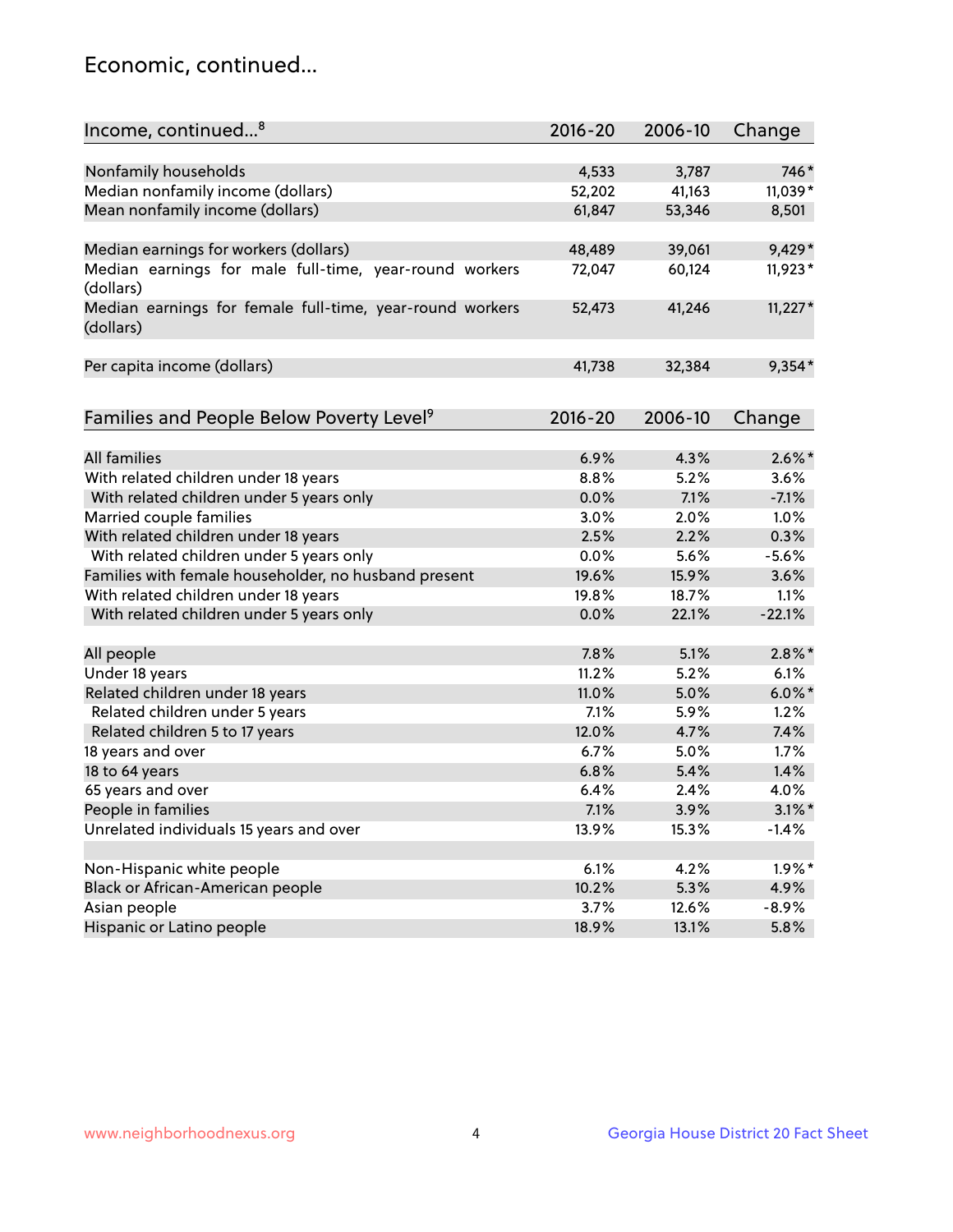## Employment

| Employment Status <sup>10</sup>                                                               | $2016 - 20$ | 2006-10 | Change     |
|-----------------------------------------------------------------------------------------------|-------------|---------|------------|
|                                                                                               |             |         |            |
| Population 16 years and over                                                                  | 45,881      | 38,181  | 7,700*     |
| In labor force                                                                                | 72.4%       | 73.8%   | $-1.5%$    |
| Civilian labor force                                                                          | 72.3%       | 73.7%   | $-1.4%$    |
| Employed                                                                                      | 69.9%       | 68.9%   | 1.0%       |
| Unemployed                                                                                    | 2.4%        | 4.9%    | $-2.4%$    |
| <b>Armed Forces</b>                                                                           | 0.0%        | 0.1%    | $-0.1%$    |
| Not in labor force                                                                            | 27.6%       | 26.2%   | 1.5%       |
|                                                                                               |             |         |            |
| Civilian labor force                                                                          | 33,194      | 28,156  | $5,038*$   |
| <b>Unemployment Rate</b>                                                                      | 3.4%        | 6.6%    | $-3.2%$    |
| Females 16 years and over                                                                     | 23,496      | 19,750  | 3,746*     |
| In labor force                                                                                | 67.4%       | 65.5%   | 1.9%       |
| Civilian labor force                                                                          | 67.4%       | 65.4%   | $1.9\%$    |
| Employed                                                                                      | 64.7%       | 61.0%   | 3.7%       |
|                                                                                               |             |         |            |
| Own children of the householder under 6 years                                                 | 4,019       | 5,057   | $-1,038*$  |
| All parents in family in labor force                                                          | 81.3%       | 59.0%   | 22.3%*     |
|                                                                                               |             |         |            |
| Own children of the householder 6 to 17 years                                                 | 10,297      | 10,652  | $-355$     |
| All parents in family in labor force                                                          | 80.4%       | 68.0%   | 12.4%*     |
|                                                                                               |             |         |            |
| Industry <sup>11</sup>                                                                        | 2016-20     | 2006-10 | Change     |
|                                                                                               |             |         |            |
| Civilian employed population 16 years and over                                                | 32,070      | 26,301  | 5,769*     |
| Agriculture, forestry, fishing and hunting, and mining                                        | 0.0%        | 0.2%    | $-0.1%$    |
| Construction                                                                                  | 8.4%        | 7.7%    | 0.6%       |
| Manufacturing                                                                                 | 7.4%        | 9.7%    | $-2.3\%$ * |
| Wholesale trade                                                                               | 4.4%        | 5.2%    | $-0.8%$    |
| Retail trade                                                                                  | 14.1%       | 14.8%   | $-0.8%$    |
| Transportation and warehousing, and utilities                                                 | 4.2%        | 3.3%    | 0.9%       |
| Information                                                                                   | 2.3%        | 3.4%    | $-1.2%$ *  |
| Finance and insurance, and real estate and rental and leasing                                 | 8.0%        | 8.6%    | $-0.6%$    |
| Professional, scientific, and management, and administrative<br>and waste management services | 17.2%       | 13.5%   | $3.7\%$ *  |
| Educational services, and health care and social assistance                                   | 19.2%       | 18.4%   | 0.7%       |
|                                                                                               |             |         |            |
| Arts, entertainment, and recreation, and accommodation and<br>food services                   | 7.8%        | 7.1%    | $0.8\%$    |
| Other services, except public administration                                                  | 4.3%        | 6.0%    | $-1.6\%$ * |
| Public administration                                                                         | 2.7%        | 2.1%    | 0.6%       |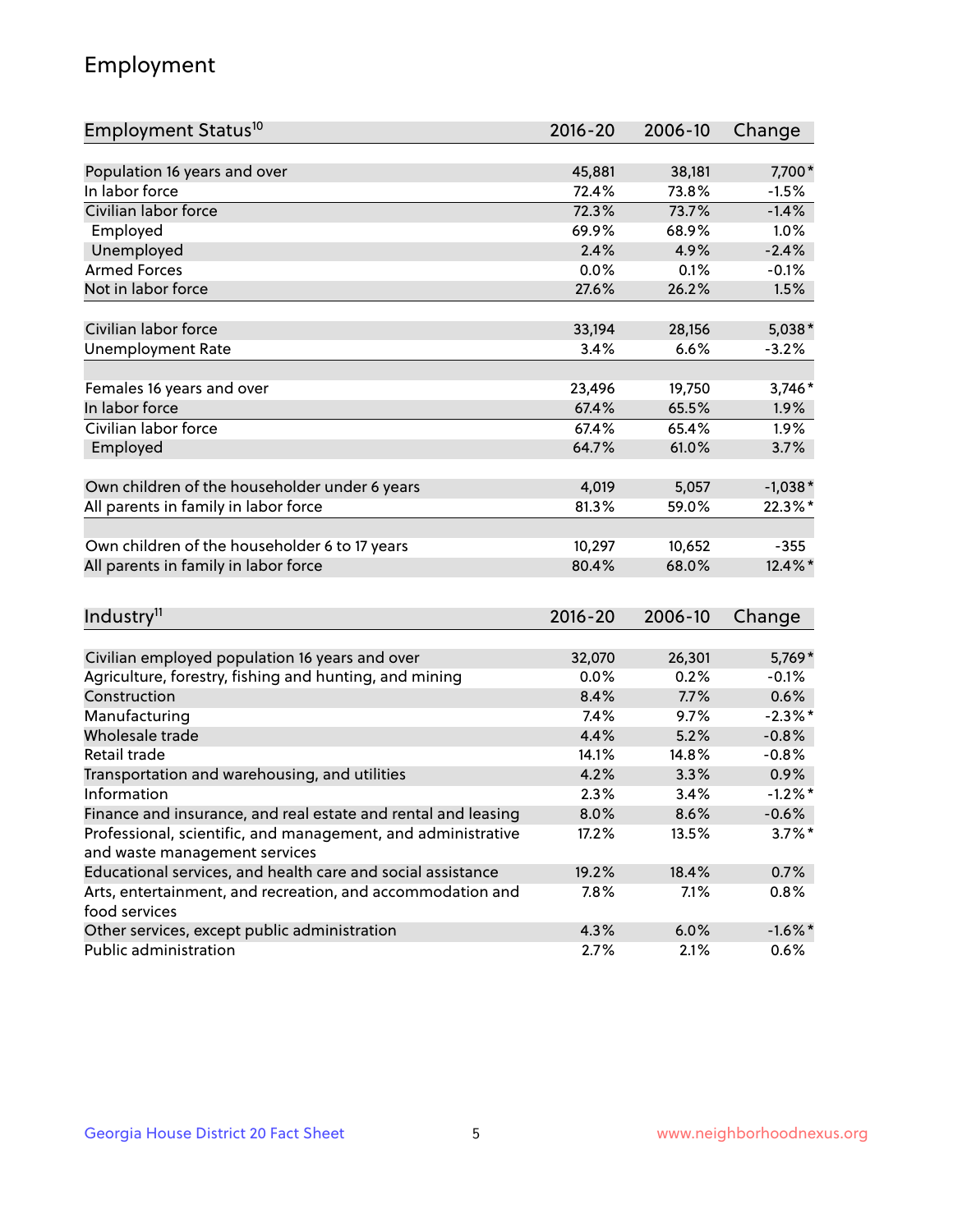## Employment, continued...

| Occupation <sup>12</sup>                                    | $2016 - 20$ | 2006-10 | Change     |
|-------------------------------------------------------------|-------------|---------|------------|
| Civilian employed population 16 years and over              | 32,070      | 26,301  | 5,769*     |
| Management, business, science, and arts occupations         | 47.9%       | 43.5%   | $4.4\%$ *  |
| Service occupations                                         | 13.9%       | 11.3%   | $2.6\%$ *  |
| Sales and office occupations                                | 25.2%       | 31.4%   | $-6.3\%$ * |
| and<br>Natural<br>maintenance                               | 6.0%        | 7.8%    | $-1.8%$    |
| resources,<br>construction,<br>occupations                  |             |         |            |
| Production, transportation, and material moving occupations | 7.1%        | 6.0%    | 1.1%       |
| Class of Worker <sup>13</sup>                               | $2016 - 20$ | 2006-10 | Change     |
|                                                             | 32,070      | 26,301  | 5,769*     |
| Civilian employed population 16 years and over              | 84.0%       | 84.1%   | $-0.1%$    |
| Private wage and salary workers                             |             |         |            |
| Government workers                                          | 10.3%       | 10.0%   | 0.3%       |
| Self-employed in own not incorporated business workers      | 5.7%        | 5.8%    | $-0.1%$    |
| Unpaid family workers                                       | 0.0%        | 0.1%    | $-0.1%$    |
| Job Flows <sup>14</sup>                                     | 2019        | 2010    | Change     |
|                                                             |             |         |            |
| Total Jobs in district                                      | 12,832      | 10,310  | 2,522      |
| Held by residents of district                               | 16.3%       | 17.3%   | $-1.0%$    |
| Held by non-residents of district                           | 83.7%       | 82.7%   | 1.0%       |
| Jobs by Industry Sector <sup>15</sup>                       | 2019        | 2010    | Change     |
| Total Jobs in district                                      | 12,832      | 10,310  |            |
|                                                             |             |         | 2,522      |
| Goods Producing sectors                                     | 7.0%        | 14.3%   | $-7.3%$    |
| Trade, Transportation, and Utilities sectors                | 25.8%       | 25.4%   | 0.4%       |
| All Other Services sectors                                  | 67.2%       | 60.3%   | 6.9%       |
| Total Jobs in district held by district residents           | 2,088       | 1,783   | 305        |
| <b>Goods Producing sectors</b>                              | 8.3%        | 9.5%    | $-1.2%$    |
| Trade, Transportation, and Utilities sectors                | 13.6%       | 13.4%   | 0.2%       |
| All Other Services sectors                                  | 78.1%       | 77.1%   | 1.0%       |
|                                                             |             |         |            |
| Jobs by Earnings <sup>16</sup>                              | 2019        | 2010    | Change     |
|                                                             |             |         |            |
| Total Jobs in district                                      | 12,832      | 10,310  | 2,522      |
| Jobs with earnings \$1250/month or less                     | 31.8%       | 35.2%   | $-3.4%$    |
| Jobs with earnings \$1251/month to \$3333/month             | 34.3%       | 39.9%   | $-5.5%$    |
| Jobs with earnings greater than \$3333/month                | 33.9%       | 24.9%   | 9.0%       |
| Total Jobs in district held by district residents           | 2,088       | 1,783   | 305        |
| Jobs with earnings \$1250/month or less                     | 36.2%       | 38.6%   | $-2.5%$    |
| Jobs with earnings \$1251/month to \$3333/month             | 29.3%       | 32.7%   | $-3.4%$    |
| Jobs with earnings greater than \$3333/month                | 34.5%       | 28.7%   | 5.9%       |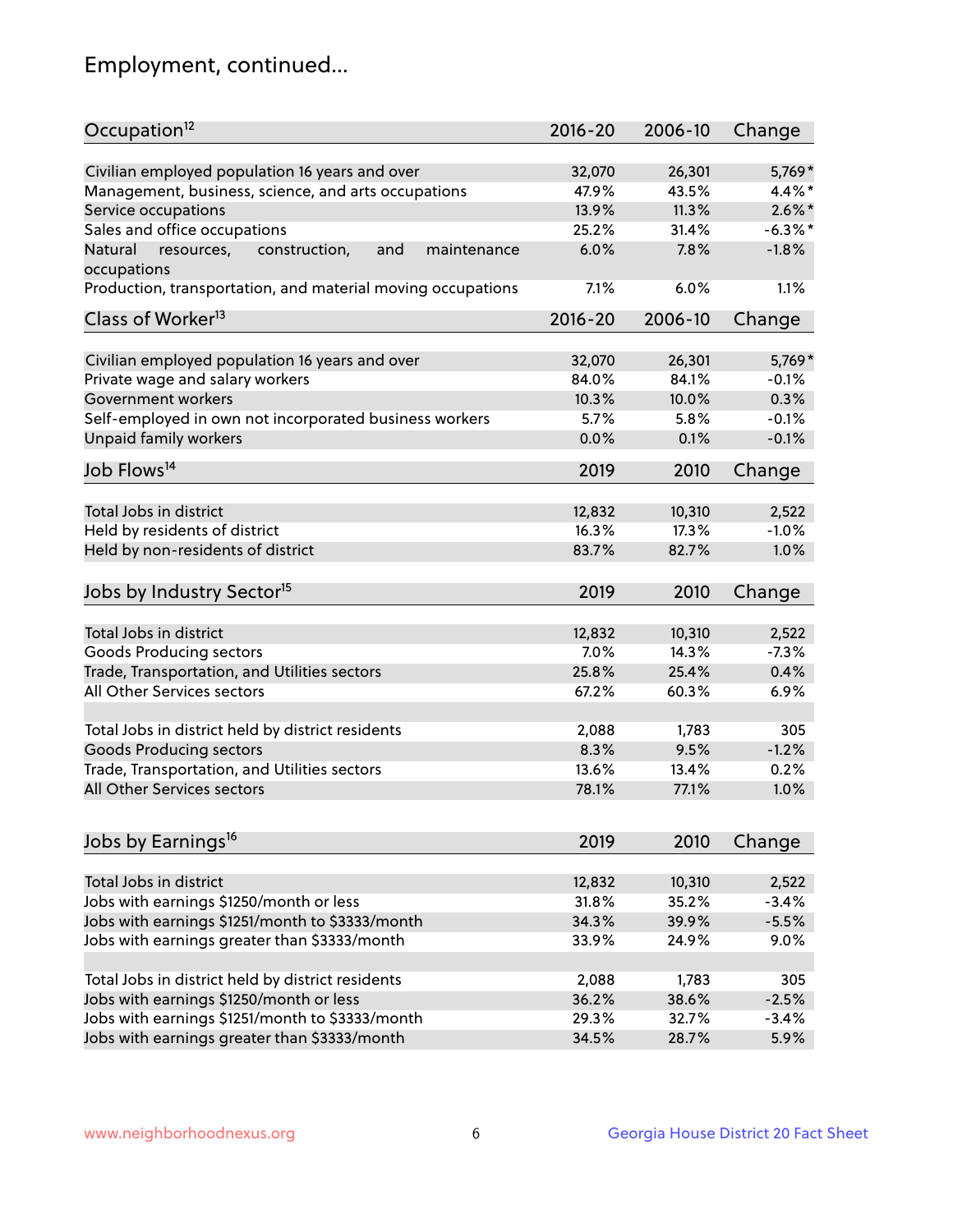## Employment, continued...

| 2019   | 2010   | Change   |
|--------|--------|----------|
|        |        |          |
| 12,832 | 10,310 | 2,522    |
| 30.3%  | 30.7%  | $-0.4%$  |
| 49.5%  | 54.7%  | $-5.2%$  |
| 20.2%  | 14.6%  | 5.6%     |
|        |        |          |
| 2,088  | 1.783  | 305      |
| 27.6%  | 27.1%  | 0.4%     |
| 48.2%  | 58.3%  | $-10.1%$ |
| 24.2%  | 14.5%  | 9.7%     |
|        |        |          |

#### Education

| School Enrollment <sup>18</sup>                | $2016 - 20$ | 2006-10  | Change     |
|------------------------------------------------|-------------|----------|------------|
|                                                |             |          |            |
| Population 3 years and over enrolled in school | 16,703      | 16,251   | 452        |
| Nursery school, preschool                      | 10.0%       | 9.7%     | 0.4%       |
| Kindergarten                                   | 3.4%        | 6.1%     | $-2.7\%$ * |
| Elementary school (grades 1-8)                 | 40.8%       | 44.0%    | $-3.2%$    |
| High school (grades 9-12)                      | 22.6%       | 21.2%    | 1.4%       |
| College or graduate school                     | 23.3%       | 19.0%    | $4.2\%$ *  |
| Educational Attainment <sup>19</sup>           | $2016 - 20$ | 2006-10  | Change     |
|                                                |             |          |            |
| Population 25 years and over                   | 39,750      | 32,866   | $6,884*$   |
| Less than 9th grade                            | 1.7%        | 2.1%     | $-0.4%$    |
| 9th to 12th grade, no diploma                  | 4.4%        | 4.6%     | $-0.2%$    |
| High school graduate (includes equivalency)    | 20.4%       | 20.0%    | 0.4%       |
| Some college, no degree                        | 24.7%       | 23.2%    | 1.5%       |
| Associate's degree                             | 7.9%        | 8.6%     | $-0.7%$    |
| Bachelor's degree                              | 27.7%       | 30.7%    | $-3.1\%$ * |
| Graduate or professional degree                | 13.2%       | $10.8\%$ | $2.4\%$ *  |
|                                                |             |          |            |
| Percent high school graduate or higher         | 93.9%       | 93.3%    | 0.6%       |
| Percent bachelor's degree or higher            | 40.8%       | 41.5%    | $-0.7%$    |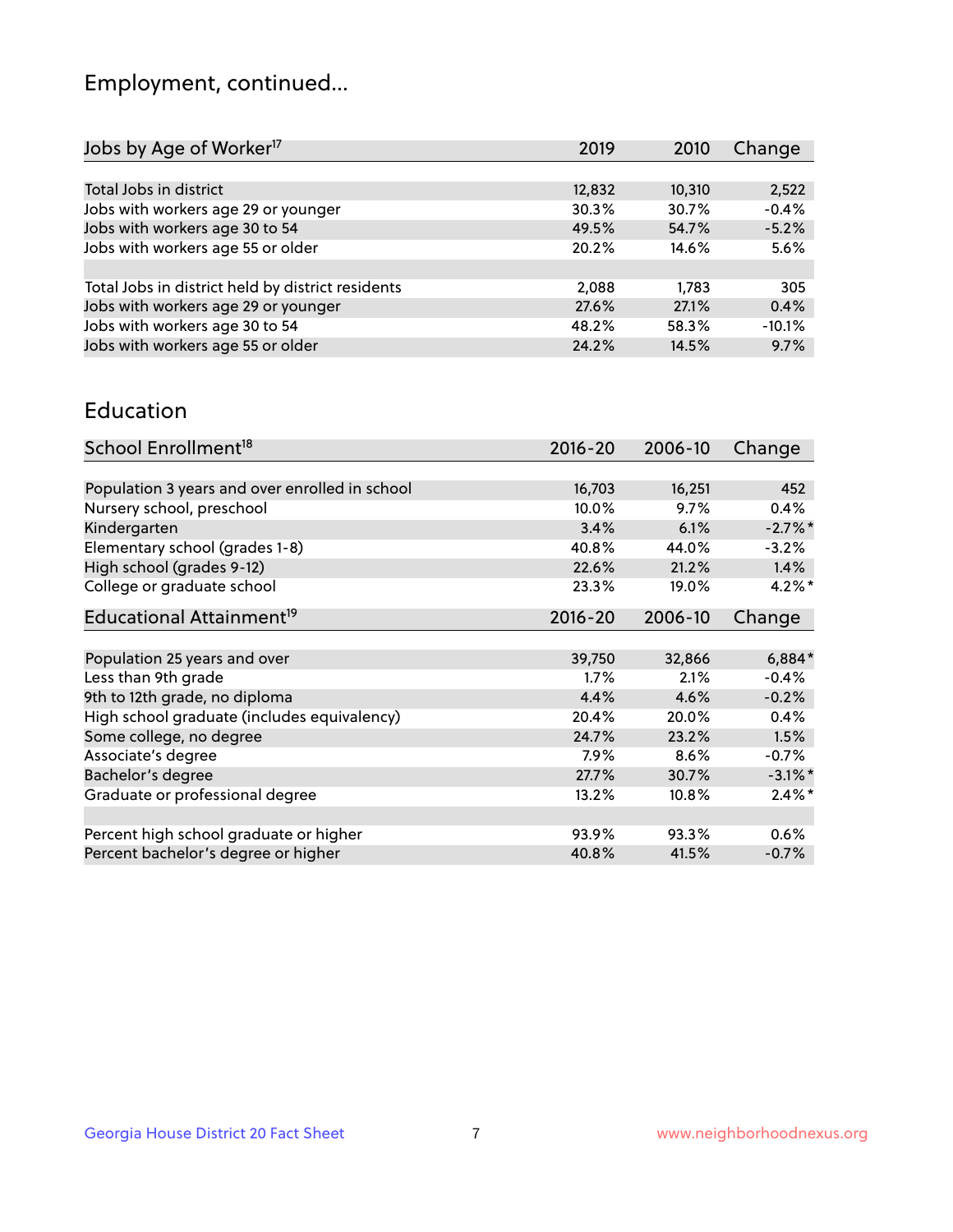## Housing

| Households by Type <sup>20</sup>                     | $2016 - 20$ | 2006-10 | Change     |
|------------------------------------------------------|-------------|---------|------------|
|                                                      |             |         |            |
| <b>Total households</b>                              | 21,217      | 18,424  | $2,793*$   |
| Family households (families)                         | 78.6%       | 79.4%   | $-0.8%$    |
| With own children under 18 years                     | 36.9%       | 45.7%   | $-8.9\%$ * |
| Married-couple family                                | 60.7%       | 66.4%   | $-5.7\%$ * |
| With own children of the householder under 18 years  | 27.0%       | 36.7%   | $-9.7%$ *  |
| Male householder, no wife present, family            | 6.1%        | 3.5%    | $2.6\%$ *  |
| With own children of the householder under 18 years  | 3.7%        | 2.3%    | $1.3\%$ *  |
| Female householder, no husband present, family       | 11.8%       | 9.6%    | $2.3\%$ *  |
| With own children of the householder under 18 years  | 6.3%        | 6.7%    | $-0.5%$    |
| Nonfamily households                                 | 21.4%       | 20.6%   | 0.8%       |
| Householder living alone                             | 17.3%       | 16.6%   | 0.7%       |
| 65 years and over                                    | 7.5%        | 3.4%    | 4.1%*      |
|                                                      |             |         |            |
| Households with one or more people under 18 years    | 40.0%       | 47.8%   | $-7.7%$ *  |
| Households with one or more people 65 years and over | 23.5%       | 14.2%   | $9.3\%$ *  |
|                                                      |             |         |            |
| Average household size                               | 2.78        | 2.84    | $-0.07$    |
| Average family size                                  | 3.11        | 3.21    | $-0.10$    |
|                                                      |             |         |            |
| Housing Occupancy <sup>21</sup>                      | $2016 - 20$ | 2006-10 | Change     |
|                                                      |             |         |            |
| Total housing units                                  | 21,871      | 19,487  | 2,384*     |
| Occupied housing units                               | 97.0%       | 94.5%   | $2.5\%$ *  |
| Vacant housing units                                 | 3.0%        | 5.5%    | $-2.5%$ *  |
|                                                      |             |         |            |
| Homeowner vacancy rate                               | 2.0         | 3.2     | $-1.3$     |
| Rental vacancy rate                                  | 0.6         | 6.5     | $-5.8$     |
|                                                      |             |         |            |
|                                                      |             |         |            |
| Units in Structure <sup>22</sup>                     | $2016 - 20$ | 2006-10 | Change     |
| Total housing units                                  | 21,871      | 19,487  | 2,384*     |
| 1-unit, detached                                     | 78.8%       | 81.9%   | $-3.1\%$ * |
| 1-unit, attached                                     | 4.0%        | 3.4%    | 0.7%       |
| 2 units                                              | 0.1%        | 0.1%    | $-0.1%$    |
| 3 or 4 units                                         | 0.7%        | 0.1%    | 0.6%       |
| 5 to 9 units                                         | 1.7%        | 1.4%    | 0.4%       |
|                                                      |             |         |            |
| 10 to 19 units                                       | 6.1%        | 5.9%    | 0.2%       |
| 20 or more units<br>Mobile home                      | 7.1%        | 4.1%    | $3.0\%$ *  |
|                                                      | 1.5%        | 3.1%    | $-1.6\%$ * |
| Boat, RV, van, etc.                                  | 0.0%        | 0.0%    | 0.0%       |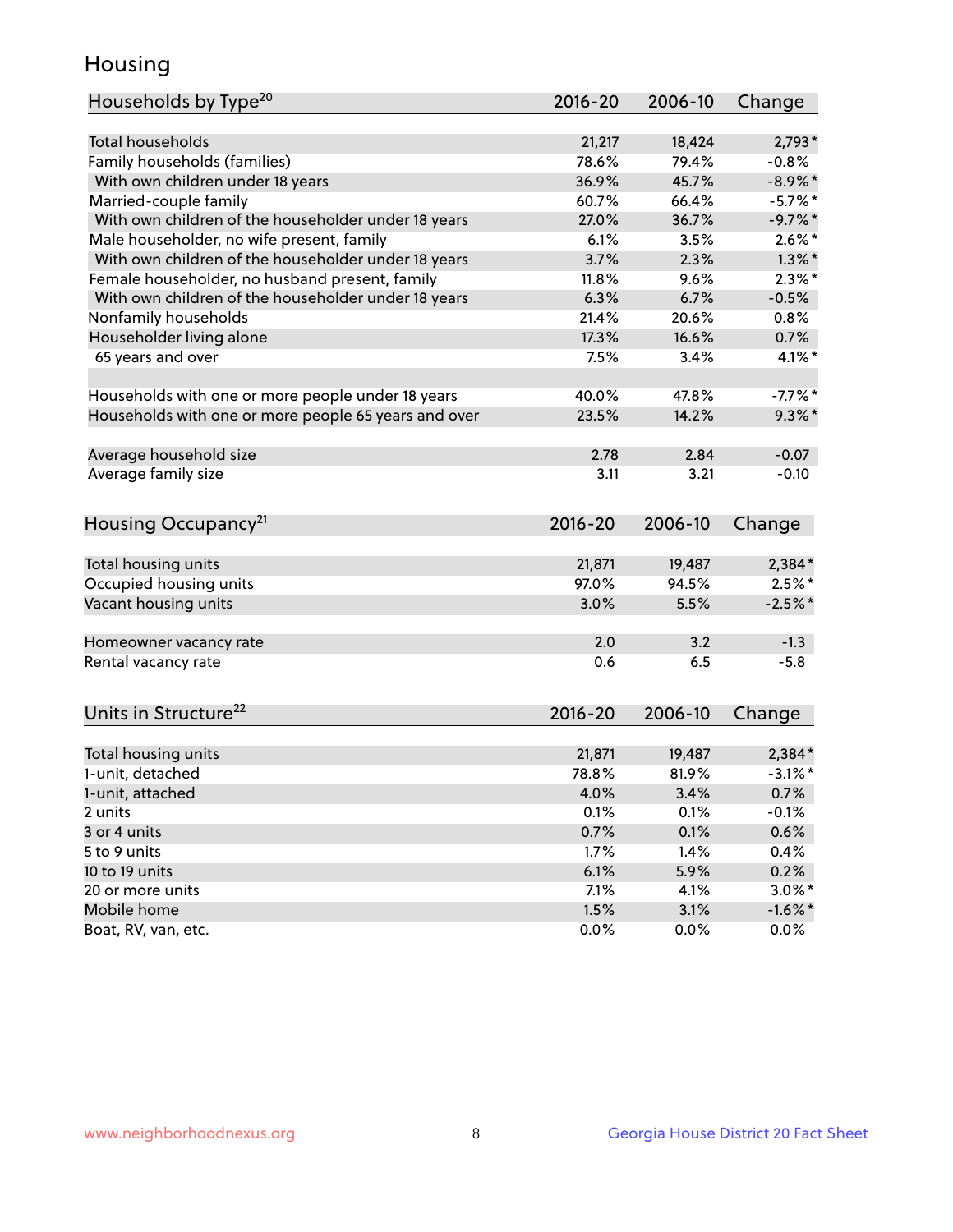## Housing, Continued...

| Year Structure Built <sup>23</sup>             | 2016-20     | 2006-10 | Change      |
|------------------------------------------------|-------------|---------|-------------|
| Total housing units                            | 21,871      | 19,487  | $2,384*$    |
| Built 2014 or later                            | 7.9%        | (X)     | (X)         |
| Built 2010 to 2013                             | 4.2%        | (X)     | (X)         |
| Built 2000 to 2009                             | 27.7%       | 35.6%   | $-7.8%$ *   |
| Built 1990 to 1999                             | 40.8%       | 42.7%   | $-1.9%$     |
| Built 1980 to 1989                             | 12.7%       | 13.9%   | $-1.2%$     |
| Built 1970 to 1979                             | 5.3%        | 6.0%    | $-0.7%$     |
| Built 1960 to 1969                             | 0.9%        | 1.0%    | $-0.1%$     |
| Built 1950 to 1959                             | 0.4%        | 0.6%    | $-0.2%$     |
| Built 1940 to 1949                             | 0.0%        | 0.2%    | $-0.2%$     |
| Built 1939 or earlier                          | 0.0%        | 0.1%    | $-0.1%$     |
| Housing Tenure <sup>24</sup>                   | $2016 - 20$ | 2006-10 | Change      |
| Occupied housing units                         | 21,217      | 18,424  | $2,793*$    |
| Owner-occupied                                 | 71.9%       | 81.8%   | $-9.9%$ *   |
| Renter-occupied                                | 28.1%       | 18.2%   | $9.9\% *$   |
| Average household size of owner-occupied unit  | 2.88        | 2.95    | $-0.07*$    |
| Average household size of renter-occupied unit | 2.52        | 2.38    | 0.14        |
| Residence 1 Year Ago <sup>25</sup>             | 2016-20     | 2006-10 | Change      |
| Population 1 year and over                     | 58,264      | 51,911  | $6,352*$    |
| Same house                                     | 85.5%       | 84.9%   | 0.6%        |
| Different house in the U.S.                    | 13.9%       | 14.7%   | $-0.8%$     |
| Same county                                    | 5.7%        | 6.9%    | $-1.2%$     |
| Different county                               | 8.2%        | 7.8%    | 0.4%        |
| Same state                                     | 4.8%        | 5.1%    | $-0.3%$     |
| Different state                                | 3.4%        | 2.7%    | 0.7%        |
| Abroad                                         | 0.6%        | 0.4%    | 0.2%        |
| Value of Housing Unit <sup>26</sup>            | $2016 - 20$ | 2006-10 | Change      |
| Owner-occupied units                           | 15,254      | 15,066  | 188         |
| Less than \$50,000                             | 1.1%        | 1.6%    | $-0.4%$     |
| \$50,000 to \$99,999                           | 1.4%        | 1.9%    | $-0.4%$     |
| \$100,000 to \$149,999                         | 4.8%        | 13.2%   | $-8.3\%$ *  |
| \$150,000 to \$199,999                         | 15.8%       | 29.4%   | $-13.6\%$ * |
| \$200,000 to \$299,999                         | 36.1%       | 31.1%   | $5.0\%$ *   |
| \$300,000 to \$499,999                         | 34.1%       | 18.6%   | 15.5%*      |
| \$500,000 to \$999,999                         | 6.5%        | 4.1%    | 2.3%        |
| \$1,000,000 or more                            | 0.2%        | 0.2%    | $-0.0%$     |
| Median (dollars)                               | 270,814     | 210,829 | 59,985*     |
| Mortgage Status <sup>27</sup>                  | $2016 - 20$ | 2006-10 | Change      |
| Owner-occupied units                           | 15,254      | 15,066  | 188         |
| Housing units with a mortgage                  | 76.9%       | 88.3%   | $-11.4\%$ * |
| Housing units without a mortgage               | 23.1%       | 11.7%   | $11.4\%$ *  |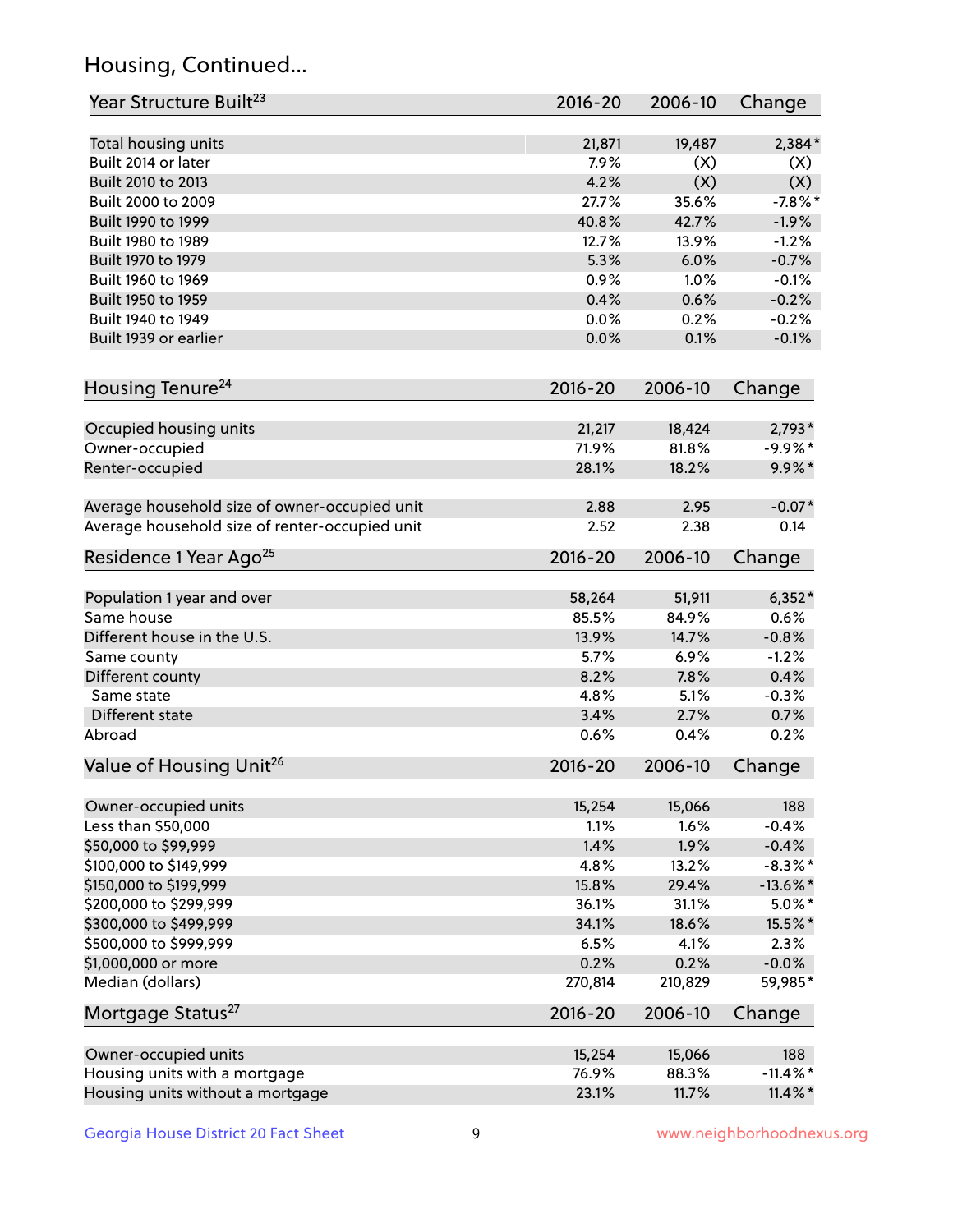## Housing, Continued...

| Selected Monthly Owner Costs <sup>28</sup>                                            | $2016 - 20$ | 2006-10 | Change     |
|---------------------------------------------------------------------------------------|-------------|---------|------------|
| Housing units with a mortgage                                                         | 11,736      | 13,305  | $-1,569*$  |
| Less than \$300                                                                       | 0.0%        | 0.1%    | $-0.1%$    |
| \$300 to \$499                                                                        | 0.8%        | 0.4%    | 0.4%       |
| \$500 to \$999                                                                        | 6.8%        | 7.2%    | $-0.3%$    |
| \$1,000 to \$1,499                                                                    | 29.0%       | 27.8%   | 1.1%       |
| \$1,500 to \$1,999                                                                    | 35.2%       | 32.0%   | 3.2%       |
| \$2,000 to \$2,999                                                                    | 22.0%       | 23.1%   | $-1.1%$    |
| \$3,000 or more                                                                       | 6.1%        | 9.4%    | $-3.3%$ *  |
| Median (dollars)                                                                      | 1,690       | 1,726   | $-37*$     |
| Housing units without a mortgage                                                      | 3,519       | 1,762   | $1,757*$   |
| Less than \$150                                                                       | 0.2%        | 1.2%    | $-1.1%$    |
| \$150 to \$249                                                                        | 1.6%        | 12.2%   | $-10.6%$   |
| \$250 to \$349                                                                        | 16.2%       | 14.6%   | 1.7%       |
| \$350 to \$499                                                                        | 29.6%       | 29.6%   | 0.0%       |
| \$500 to \$699                                                                        | 29.7%       | 28.6%   | 1.1%       |
| \$700 or more                                                                         | 22.7%       | 13.7%   | $9.0\%$ *  |
| Median (dollars)                                                                      | 511         | 457     | $54*$      |
| Selected Monthly Owner Costs as a Percentage of<br>Household Income <sup>29</sup>     | $2016 - 20$ | 2006-10 | Change     |
| Housing units with a mortgage (excluding units where<br>SMOCAPI cannot be computed)   | 11,736      | 13,251  | $-1,516*$  |
| Less than 20.0 percent                                                                | 54.5%       | 34.0%   | 20.5%*     |
| 20.0 to 24.9 percent                                                                  | 16.7%       | 16.5%   | 0.2%       |
| 25.0 to 29.9 percent                                                                  | 11.7%       | 15.3%   | $-3.6\%$ * |
| 30.0 to 34.9 percent                                                                  | 3.4%        | 8.2%    | $-4.8\%$ * |
| 35.0 percent or more                                                                  | 13.6%       | 26.0%   | $-12.3%$ * |
| Not computed                                                                          | $\pmb{0}$   | 53      | $-53$      |
| Housing unit without a mortgage (excluding units where<br>SMOCAPI cannot be computed) | 3,470       | 1,750   | 1,720*     |
| Less than 10.0 percent                                                                | 61.4%       | 52.1%   | 9.4%       |
| 10.0 to 14.9 percent                                                                  | 17.5%       | 15.2%   | 2.3%       |
| 15.0 to 19.9 percent                                                                  | 10.1%       | 7.1%    | 3.0%       |
| 20.0 to 24.9 percent                                                                  | 5.2%        | 5.5%    | $-0.3%$    |
| 25.0 to 29.9 percent                                                                  | 0.7%        | 7.6%    | $-6.9%$    |
| 30.0 to 34.9 percent                                                                  | 1.1%        | 1.8%    | $-0.7%$    |
| 35.0 percent or more                                                                  | 3.9%        | 10.7%   | $-6.8%$    |
| Not computed                                                                          | 49          | 12      | 36         |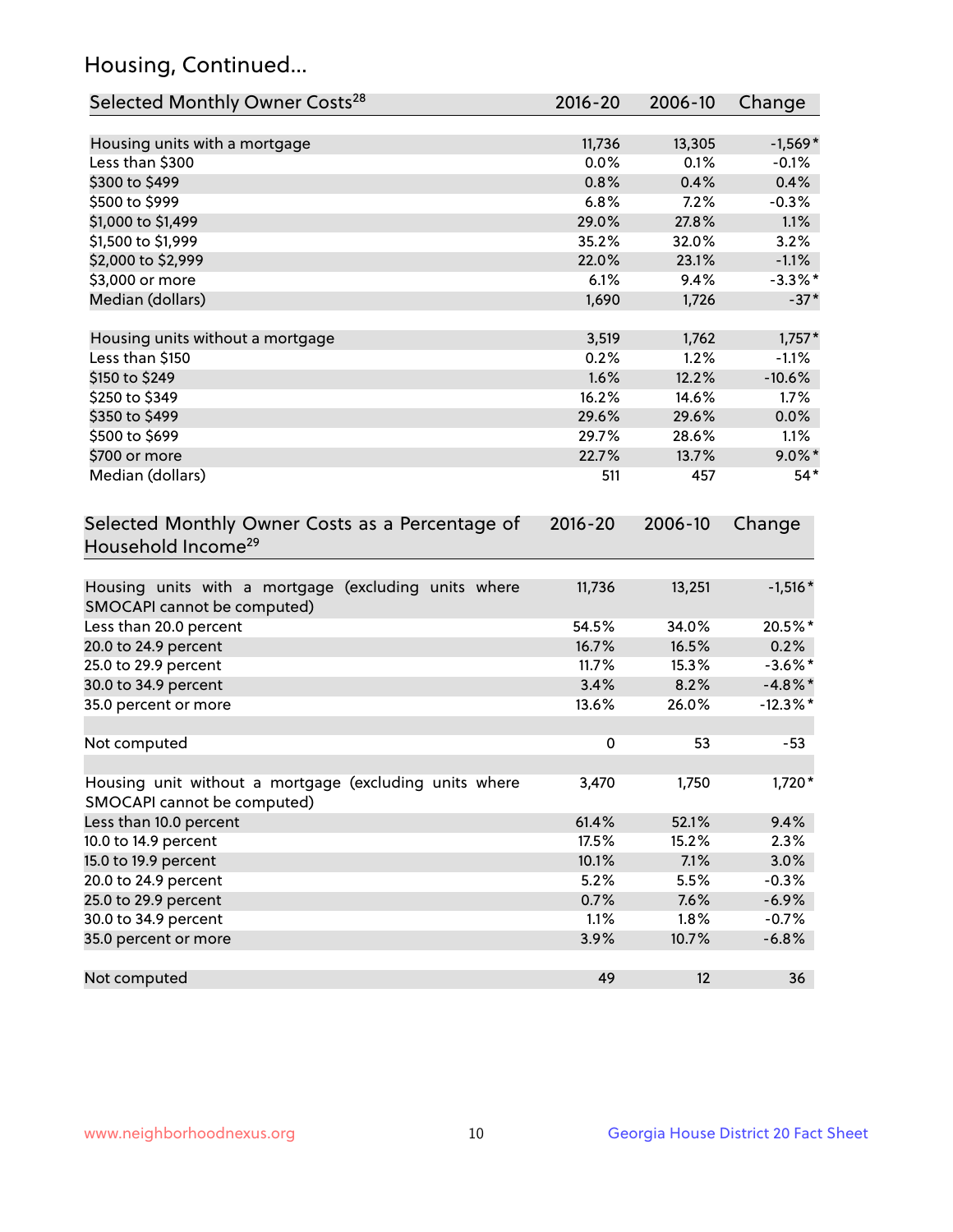## Housing, Continued...

| Gross Rent <sup>30</sup>                                                       | 2016-20 | 2006-10 | Change      |
|--------------------------------------------------------------------------------|---------|---------|-------------|
|                                                                                |         |         |             |
| Occupied units paying rent                                                     | 5,687   | 3,275   | $2,412*$    |
| Less than \$200                                                                | $0.0\%$ | $0.0\%$ | $0.0\%$     |
| \$200 to \$499                                                                 | 0.6%    | 2.6%    | $-2.0\%$    |
| \$500 to \$749                                                                 | 0.4%    | $9.9\%$ | $-9.5%$     |
| \$750 to \$999                                                                 | 12.5%   | 38.5%   | $-26.0\%$ * |
| \$1,000 to \$1,499                                                             | 46.1%   | 35.7%   | 10.5%       |
| \$1,500 to \$1,999                                                             | 28.3%   | 12.0%   | $16.3\%$ *  |
| \$2,000 or more                                                                | 12.0%   | 1.4%    | $10.7\%$ *  |
| Median (dollars)                                                               | 1,394   | 1,232   | $162*$      |
| No rent paid                                                                   | 275     | 83      | 193         |
| Gross Rent as a Percentage of Household Income <sup>31</sup>                   | 2016-20 | 2006-10 | Change      |
|                                                                                |         |         |             |
| Occupied units paying rent (excluding units where GRAPI<br>cannot be computed) | 5,583   | 3,233   | $2,350*$    |
| Less than 15.0 percent                                                         | 6.5%    | 9.8%    | $-3.3%$     |
| 15.0 to 19.9 percent                                                           | 23.0%   | 13.2%   | $9.8\%$ *   |
| 20.0 to 24.9 percent                                                           | 16.1%   | 13.8%   | 2.3%        |
| 25.0 to 29.9 percent                                                           | 6.1%    | 13.1%   | $-7.0\%$    |

| <b>LUID LATION NEILEIIL</b> | 0.170 | 19.170   | $-7.070$ |
|-----------------------------|-------|----------|----------|
| 30.0 to 34.9 percent        | 5.4%  | $10.0\%$ | $-4.6\%$ |
| 35.0 percent or more        | 42.9% | 40.1%    | 2.8%     |
|                             |       |          |          |
| Not computed                | 379   | 125      | 255      |
|                             |       |          |          |

## Transportation

| Commuting to Work <sup>32</sup>           | 2016-20 | 2006-10 | Change    |
|-------------------------------------------|---------|---------|-----------|
|                                           |         |         |           |
| Workers 16 years and over                 | 31,438  | 25,746  | $5,692*$  |
| Car, truck, or van - drove alone          | 74.3%   | 79.1%   | $-4.9%$ * |
| Car, truck, or van - carpooled            | 7.8%    | 8.4%    | $-0.6%$   |
| Public transportation (excluding taxicab) | 0.3%    | 0.4%    | $-0.1%$   |
| Walked                                    | 1.2%    | 1.2%    | 0.1%      |
| Other means                               | 0.8%    | 0.7%    | 0.1%      |
| Worked at home                            | 15.6%   | 10.2%   | $5.4\%$ * |
|                                           |         |         |           |
| Mean travel time to work (minutes)        | 34.3    | 33.9    | 0.4       |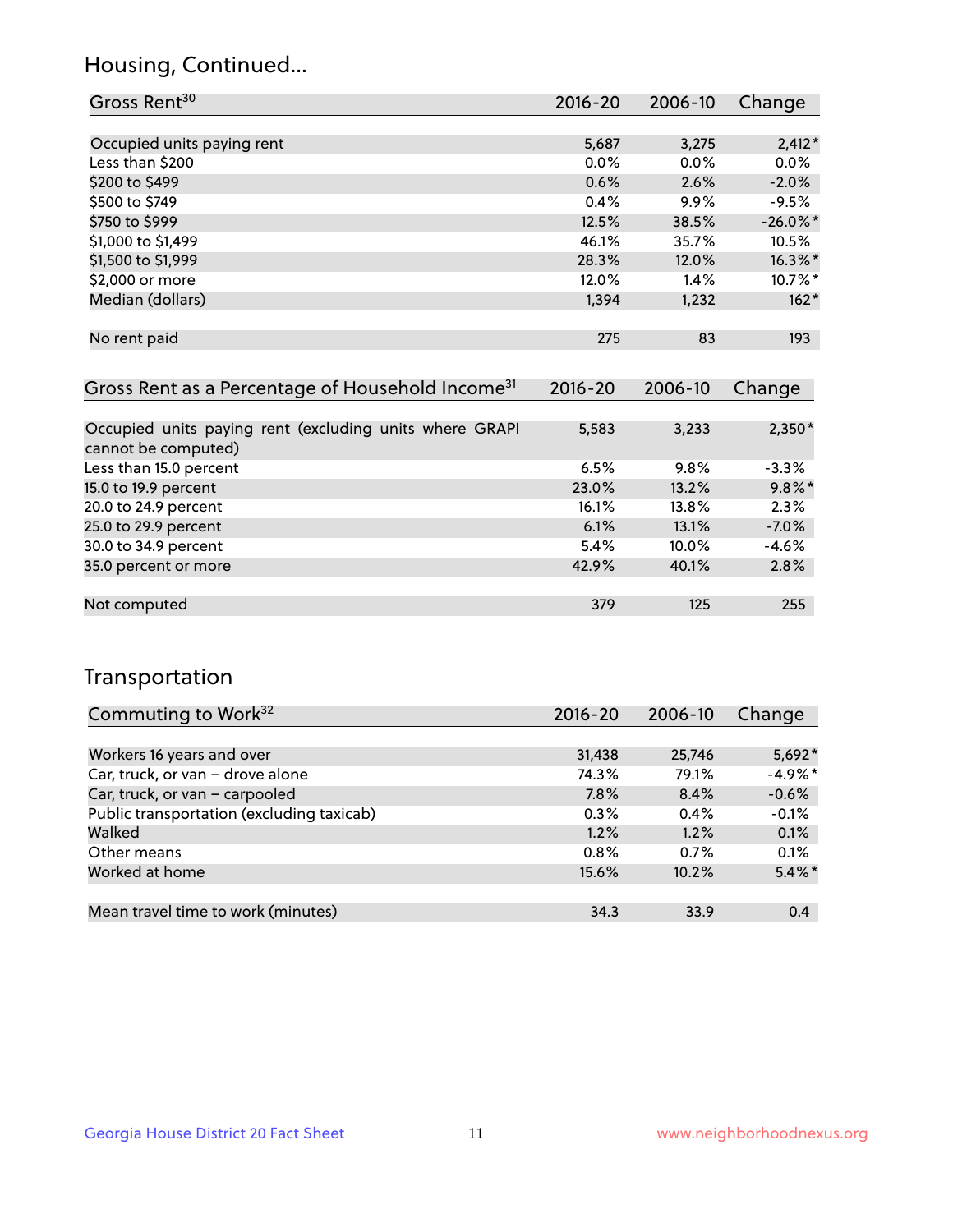## Transportation, Continued...

| Vehicles Available <sup>33</sup> | $2016 - 20$ | 2006-10 | Change     |
|----------------------------------|-------------|---------|------------|
|                                  |             |         |            |
| Occupied housing units           | 21,217      | 18,424  | $2,793*$   |
| No vehicles available            | $1.7\%$     | 1.9%    | $-0.1%$    |
| 1 vehicle available              | 25.8%       | 25.2%   | 0.6%       |
| 2 vehicles available             | 45.4%       | 51.4%   | $-5.9\%$ * |
| 3 or more vehicles available     | 27.0%       | 21.5%   | $5.5\%$ *  |

#### Health

| Health Insurance coverage <sup>34</sup>                 | 2016-20 |
|---------------------------------------------------------|---------|
|                                                         |         |
| Civilian Noninstitutionalized Population                | 58,920  |
| With health insurance coverage                          | 91.0%   |
| With private health insurance coverage                  | 79.7%   |
| With public health coverage                             | 20.6%   |
| No health insurance coverage                            | 9.0%    |
| Civilian Noninstitutionalized Population Under 19 years | 15,470  |
| No health insurance coverage                            | 5.6%    |
| Civilian Noninstitutionalized Population 19 to 64 years | 36,372  |
| In labor force:                                         | 30,795  |
| Employed:                                               | 29,832  |
| With health insurance coverage                          | 88.9%   |
| With private health insurance coverage                  | 87.7%   |
| With public coverage                                    | 2.6%    |
| No health insurance coverage                            | 11.1%   |
| Unemployed:                                             | 962     |
| With health insurance coverage                          | 74.6%   |
| With private health insurance coverage                  | 69.3%   |
| With public coverage                                    | 9.7%    |
| No health insurance coverage                            | 25.4%   |
| Not in labor force:                                     | 5,578   |
| With health insurance coverage                          | 84.6%   |
| With private health insurance coverage                  | 71.9%   |
| With public coverage                                    | 21.9%   |
| No health insurance coverage                            | 15.4%   |